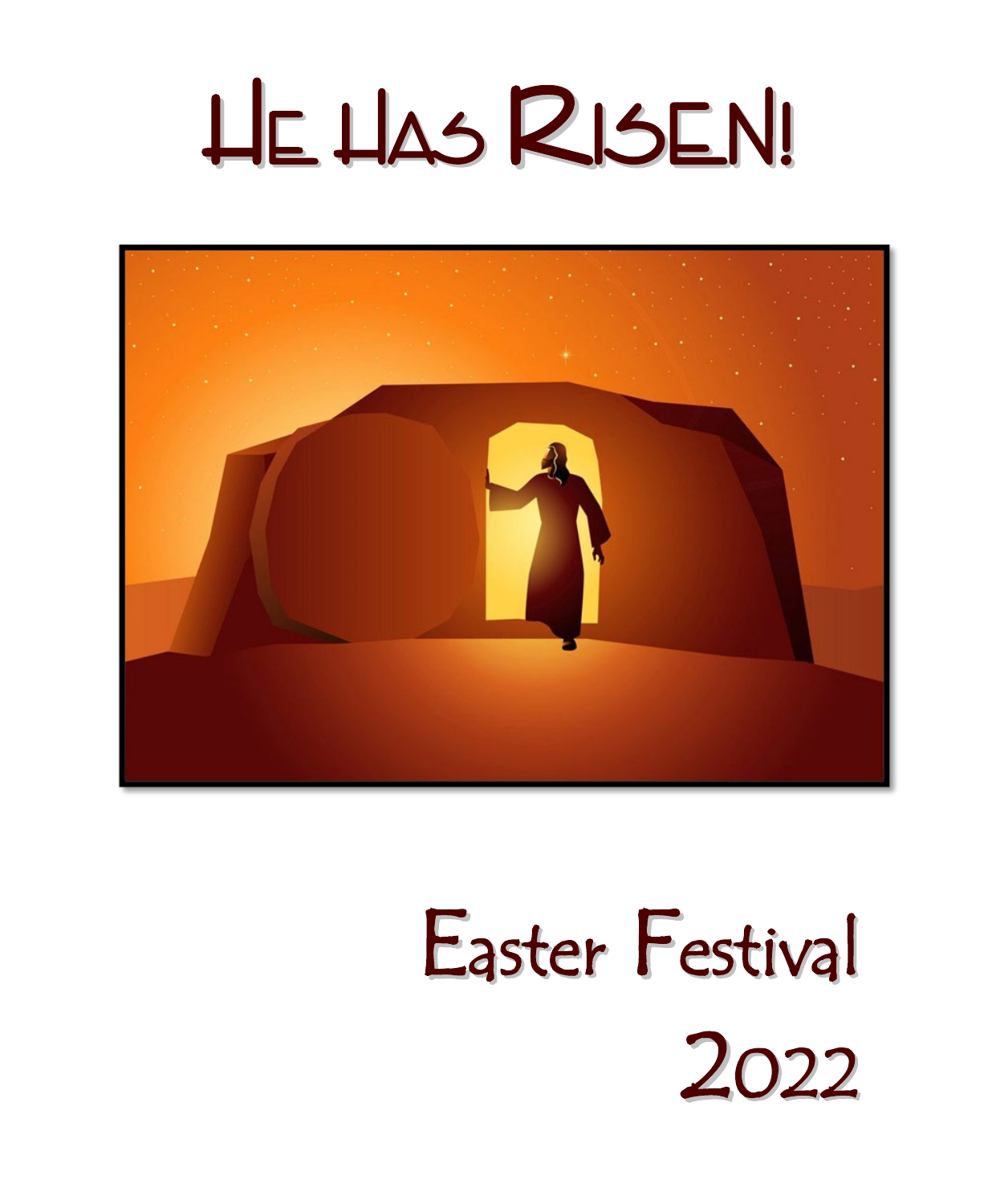*"The sting of death is sin, and the power of sin is the law. But thanks be to God! He gives us the victory through our Lord Jesus Christ." - 1 Corinthians 15:56-57*

 $\_$  ,  $\_$  ,  $\_$  ,  $\_$  ,  $\_$  ,  $\_$  ,  $\_$  ,  $\_$  ,  $\_$  ,  $\_$  ,  $\_$  ,  $\_$  ,  $\_$  ,  $\_$  ,  $\_$  ,  $\_$  ,  $\_$  ,  $\_$  ,  $\_$  ,  $\_$  ,  $\_$  ,  $\_$  ,  $\_$  ,  $\_$  ,  $\_$  ,  $\_$  ,  $\_$  ,  $\_$  ,  $\_$  ,  $\_$  ,  $\_$  ,  $\_$  ,  $\_$  ,  $\_$  ,  $\_$  ,  $\_$  ,  $\_$  ,

### Our Savior Ev. Lutheran EASTER FESTIVAL SERVICE April 17, 2022

#### **PRESERVICE MUSIC**

#### **WORSHIP NOTES**

For God's people an Easter service needs no formal introduction, for today we celebrate the central teaching of our faith. We gather to hear the incomparable news of the resurrection of Jesus Christ from the dead. His resurrection assures us of our resurrection and inspires us to live now, every day, for him. (2 Cor 5:14-15)

*Let us join together to worship the living Lord with gladness and joy!*

**PRAYER BEFORE WORSHIP:** Almighty God, by the glorious resurrection of your Son Jesus Christ you conquered death and opened the gate to eternal life. Allow us, who have been raised with him through baptism, to walk in the newness of life and ever to rejoice in the hope of sharing his glory. We are in awe of your resurrection truth, for it lights the way forward for us, through our Lord and our Savior, Jesus. To him be the glory forever. Amen.

#### **THE INVOCATION**

- P: *(sung)* I will praise your name forever, my King and my God. (Psalm 8)
- **C:** *(sung)* **Blessed are they who hope, who hope in the Lord.** (Psalm 1)
- P: *(sung)* I will hear what the Lord proclaims: peace to his people. (Psalm 85)
- **C:** *(sung)* **This is the day the Lord has made, let us rejoice and be glad!** (Psalm 118)  **This is the day the Lord has made, let us rejoice and be glad!**
- P: Upon the hill the cross stands empty. Morning light breaks upon the tomb.
- **C: Christ is risen, Alleluia!**
- P: Within us, new life is awakened. God has given new hope to a dying world.
- **C: Christ is risen indeed, Alleluia! Amen!**

**THE OPENING HYMN** "Welcome, Happy Morning" CW, #163

"Welcome, happy morning!" Age to age shall say; "Hell today is vanquished; Heav'n is won today!" Lo, the Dead is living, God forevermore! Him their true Creator, All his works adore. "Welcome, happy morning!" Age to age shall say;

"Hell today is vanquished; Heav'n is won today!"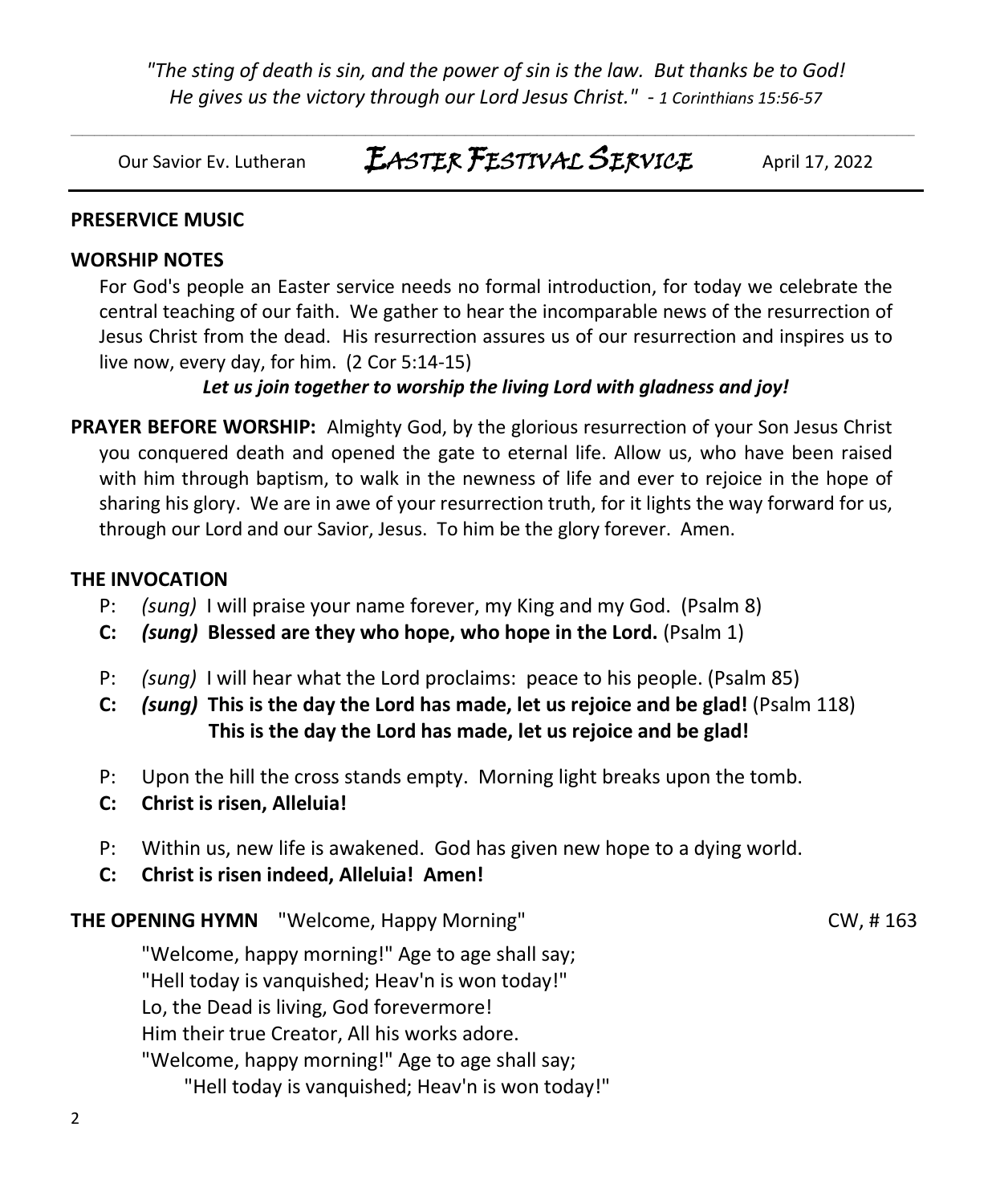Maker and Redeemer, Life and Health of all, God from heav'n beholding Human nature's fall, Of the Father's Godhead You, the only Son, Mankind to deliver Manhood did put on. "Welcome, happy morning!" Age to age shall say; "Hell today is vanquished; Heav'n is won today!"

He, of life the author, Death did undergo, Trod the path of darkness, Saving strength to show. Come, then, True and Faithful, Now fulfill your word; This is your third morning -- Rise, O buried Lord. "Welcome, happy morning!" Age to age shall say; "Hell today is vanquished; Heav'n is won today!"

Free the souls long prisoned, Bound with Satan's chain; All that now is fallen Raise to life again. Show your face in brightness; Shine in ev'ry land As in Eden's garden When the world began. "Welcome, happy morning!" Age to age shall say; "Hell today is vanquished; Heav'n is won today!"

#### **CALL TO WORSHIP**

**P:** Rejoice now, all you heavenly choirs of angels; rejoice now, all creation; sound forth, trumpet of salvation, and proclaim the triumph of our King.

Rejoice, too, all the earth, in the radiance of the light now poured upon you and made brilliant by the brightness of the everlasting King; know that the ancient darkness has been forever banished.

Rejoice, O Church of Christ, clothed in the brightness of this light; let all this house of God ring out with rejoicing, with the praises of all God's faithful people.

- **P:** The Lord be with you,
- **C:** *(sung)* **and also with you.**
- **P:** Lift up your hearts
- **C:** *(sung)* **We lift them up to the Lord.**
- **P:** Let us give thanks to the Lord our God.
- **C:** *(sung)* **It is right to give him thanks and praise.**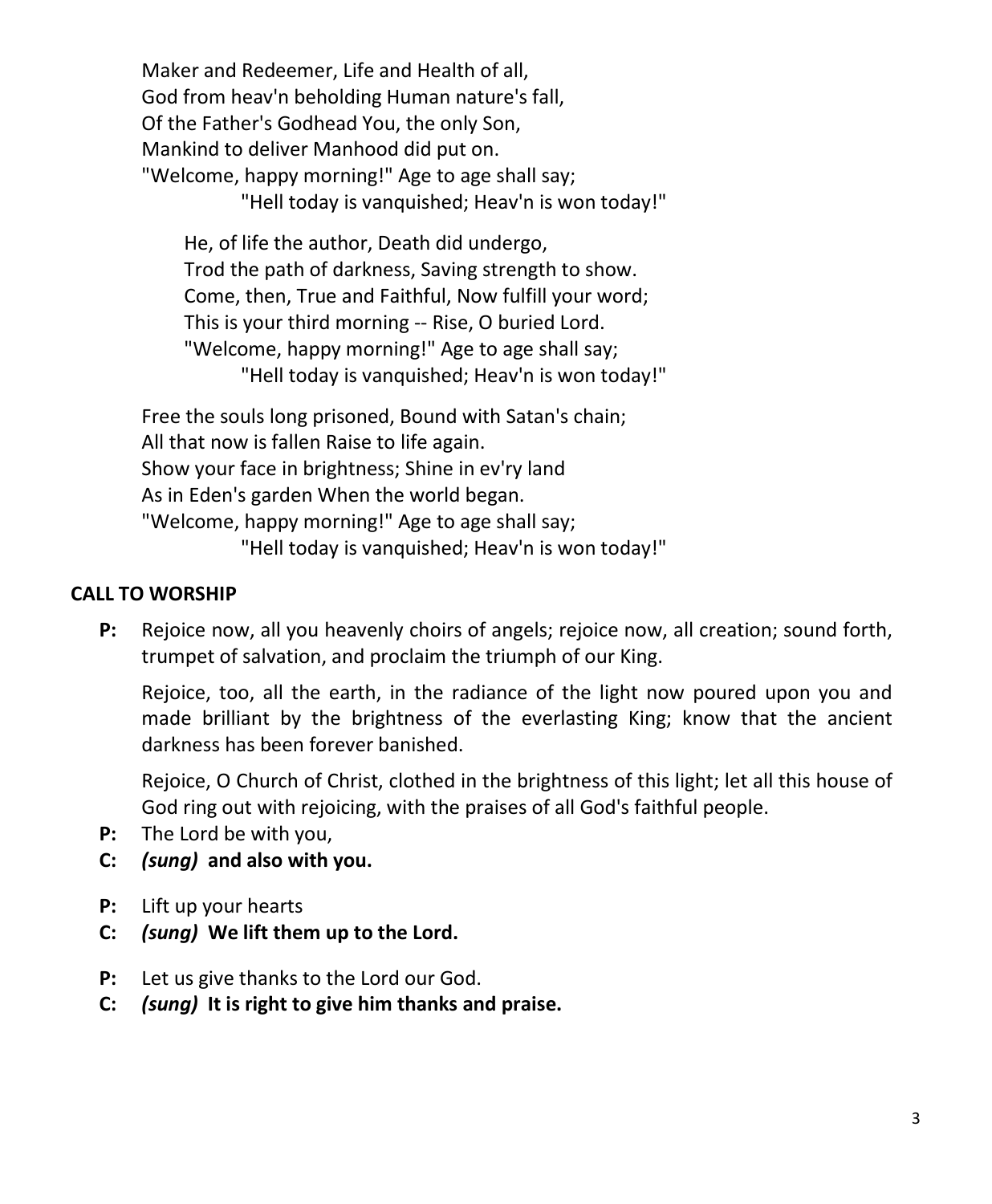**P:** It is truly good and right that we should at all times and in all places, with all our heart and mind and voice, praise you, O Lord, Holy Father, almighty everlasting God, and your one and only Son, Jesus Christ.

For he is the true Paschal Lamb who offered himself for the sin of the world, who has cleansed us by the shedding of his precious blood.

**C: This day we remember when you brought the children of Israel out of bondage in Egypt and led them through the Red Sea on dry ground.**

**This is the morning when all who believe in Christ are delivered from bondage to sin and are restored to life and immortality.**

**This is the morning when Christ, the Life, arose from the dead. The seal of the grave is broken and the dawn of the new creation breaks forth out of night.**

- **P:** Oh, how wonderful and beyond all telling is your mercy toward us, O God, that to redeem a slave you gave your Son.
- **C: How holy is this day when all wickedness is put to flight and sin is washed away. How holy is this day when innocence is restored to the fallen and joy is given to those downcast.**

**How blessed is this day when man is reconciled to God in Christ.**

- **P:** Holy Father, accept now our Easter worship of thanksgiving and praise.
- **C: Let Christ, the true Light and Morning Star, shine in our hearts, he who gives light to all creation, who lives and reigns with you and the Holy Spirit, one God, now and forever. Amen.**

#### **HYMN** "This Joyful Eastertide" The COMEXANDER CONSIDERED From CW, #160:1

This joyful Eastertide Away with sin and sorrow! My love, the Crucified, Has sprung to life this morrow.

*Refrain:* Had Christ, who once was slain, Not burst his three-day prison, Our faith had been in vain: But now is Christ arisen, arisen, arisen; But now is Christ arisen!

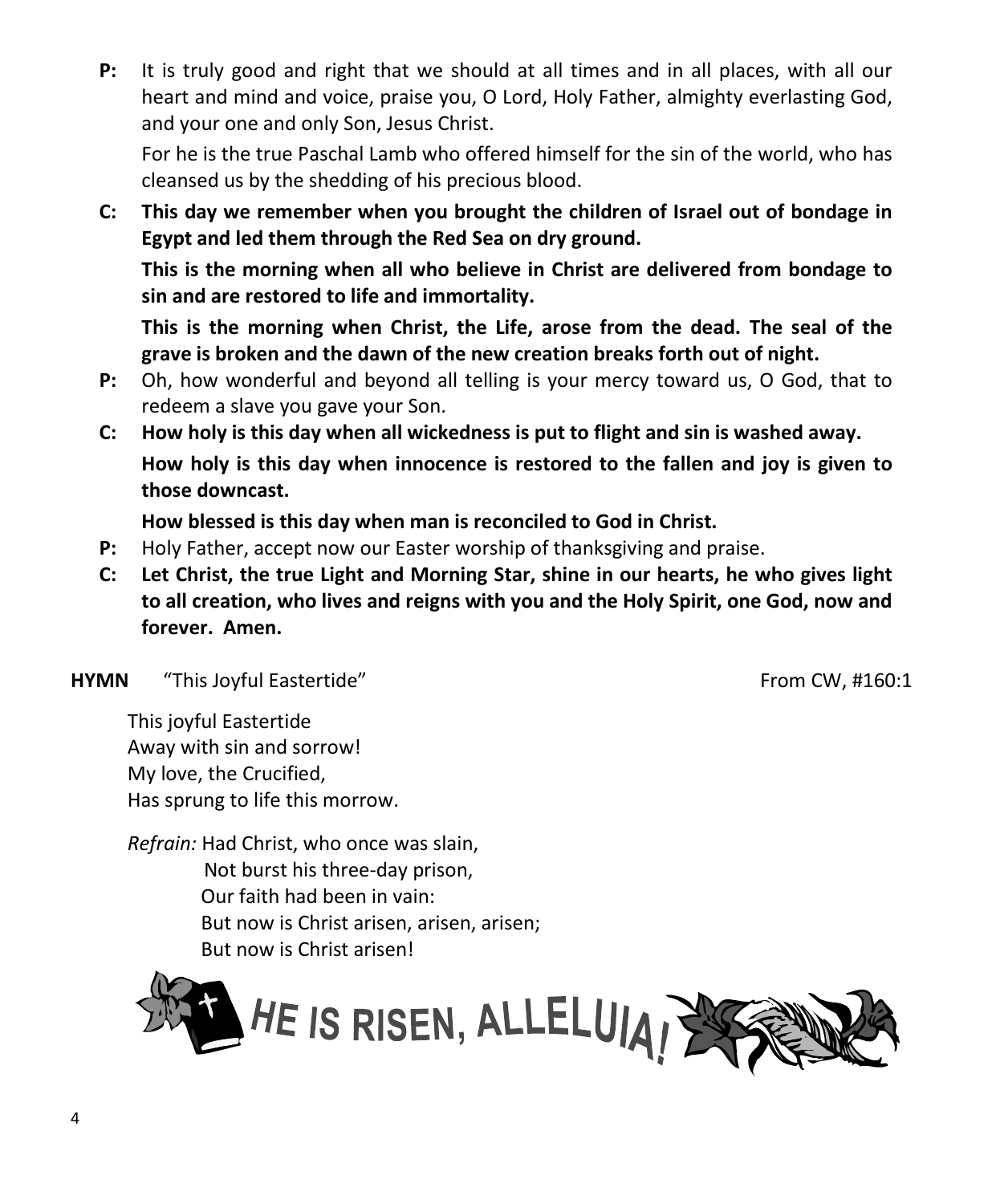#### **THE CONFESSION OF SINS**

- **P:** O holy and righteous God, you alone can make us clean. We have rebelled against you and are worthy to receive only your punishment and condemnation. But your mercies never end; they are new every day. At your command and promise, therefore, we come to you and confess our sins.
- **C: O holy and merciful Father, I am altogether sinful from birth. In countless ways I have sinned against you and do not deserve to be called your child. But at your gracious word I come to you, and for the sake of my Lord Jesus Christ I plead: Lord, have mercy on me a sinner!**

#### **THE KYRIE**

- **P:** Having heard your confession, I as your called minister of God's Word assure you that our gracious Father in heaven has heard your prayer, and by the command of the Lord Jesus Christ I forgive you all your sins in the name of the Father and of the Son and of the Holy Spirit. Peace be with you!
- **C:** *(sung)* **Amen.**

#### **THE PRAYER FOR THE DAY**

- **P:** Let us pray. Lord Jesus, when you rose victorious from death, you gave us a day of great rejoicing. The stone that the builders rejected has become the cornerstone of our faith. Let cries of exultation ring out to celebrate the good news of your resurrection, for you live and reign with the Father and the Holy Spirit, one God, now and forevermore.
- **C:** *(sung)* **Amen.**

#### **THE FIRST LESSON** Exodus 15:1-11

*The song of Moses and the Israelites foreshadows our song of joy on this day. The evil foe sought to pull us back into the slavery of sin. Yet the hand of the Lord has saved his people. Just as he rescued the Israelites through the waters of the Red Seas, so he has rescued us from sin and death through water and the Word. He has connected to the sacrificial death and victorious resurrection of his one and only Son through the waters of baptism.* 

your burning anger; it consumed them like stubble. By the blast of your nostrils the waters  $\frac{1}{5}$ Then Moses and the Israelites sang this song to the LORD: "I will sing to the LORD, for he is highly exalted. The horse and its rider he has hurled into the sea. The LORD is my strength and my song; he has become my salvation. He is my God, and I will praise him, my father's God, and I will exalt him. The LORD is a warrior; the LORD is his name. Pharaoh's chariots and his army he has hurled into the sea. The best of Pharaoh's officers are drowned in the Red Sea. The deep waters have covered them; they sank to the depths like a stone. "Your right hand, O LORD, was majestic in power. Your right hand, O LORD, shattered the enemy. In the greatness of your majesty you threw down those who opposed you. You unleashed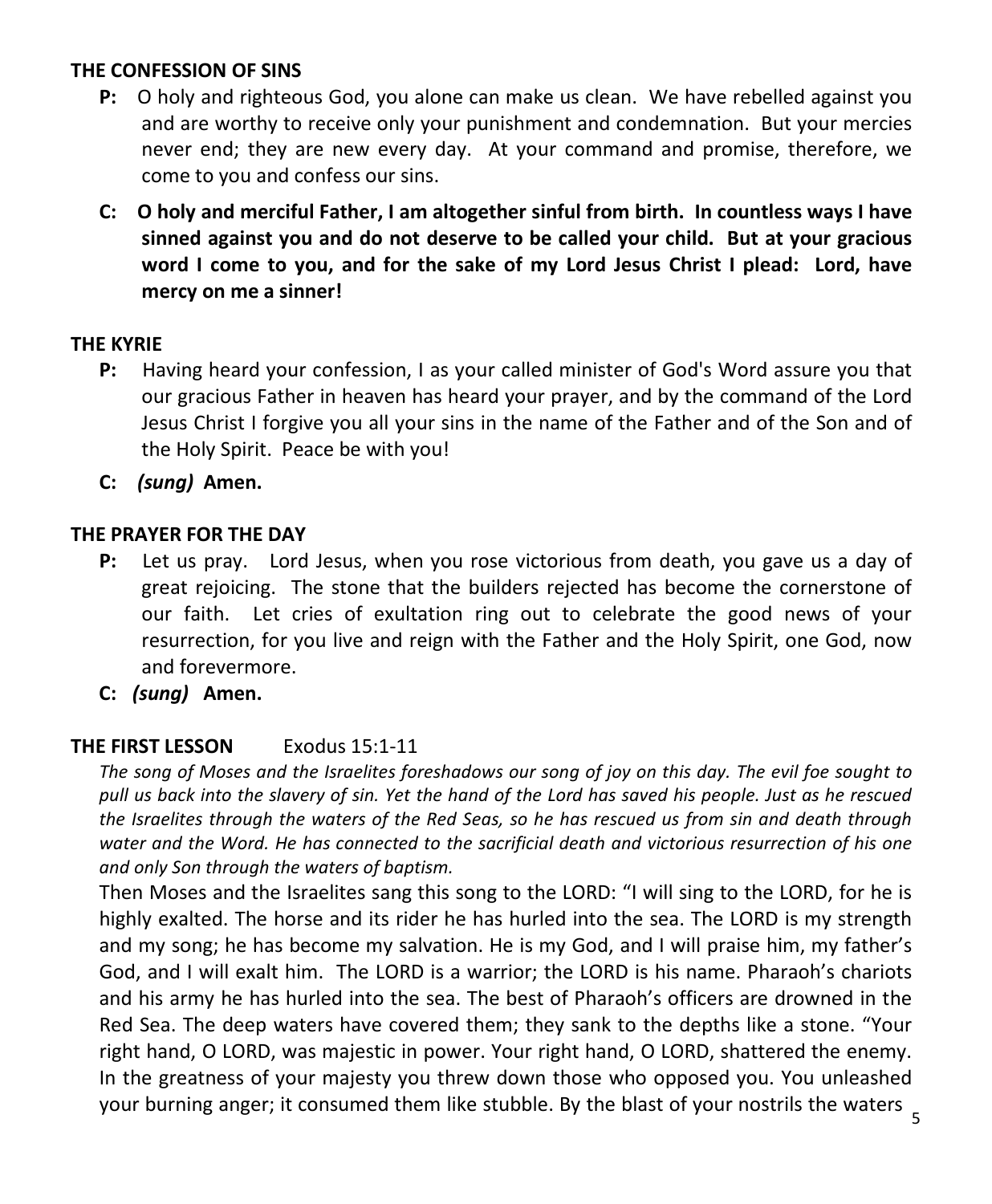piled up. The surging waters stood firm like a wall; the deep waters congealed in the heart of the sea. "The enemy boasted, 'I will pursue, I will overtake them. I will divide the spoils; I will gorge myself on them. I will draw my sword and my hand will destroy them.' But you blew with your breath, and the sea covered them. They sank like lead in the mighty waters. "Who among the gods is like you, O LORD? Who is like you—majestic in holiness, awesome in glory, working wonders?

**RESPONSE** "I Am Content" CW, #158:1

I am content! My Jesus lives again, In whom my heart is pleased. He has fulfilled the law of God for me; God's wrath he has appeased. Since he in death could perish never, I also shall not die forever. I am content! I am content!

#### **THE SECOND LESSON** Romans 4:16-25

Therefore, the promise comes by faith, so that it may be by grace and may be guaranteed to all Abraham's offspring-- not only to those who are of the law but also to those who are of the faith of Abraham. He is the father of us all. As it is written: "I have made you a father of many nations." He is our father in the sight of God, in whom he believed--the God who gives life to the dead and calls things that are not as though they were. Against all hope, Abraham in hope believed and so became the father of many nations, just as it had been said to him, "So shall your offspring be." Without weakening in his faith, he faced the fact that his body was as good as dead--since he was about a hundred years old--and that Sarah's womb was also dead. Yet he did not waver through unbelief regarding the promise of God, but was strengthened in his faith and gave glory to God, being fully persuaded that God had power to do what he had promised. This is why "it was credited to him as righteousness." The words "it was credited to him" were written not for him alone, but also for us, to whom God will credit righteousness--for us who believe in him who raised Jesus our Lord from the dead. He was delivered over to death for our sins and was raised to life for our justification.

#### **HYMN** "Amazing Grace" **CW, #379**

Amazing grace -- how sweet the sound That saved a wretch like me! I once was lost but now am found, Was blind but now I see.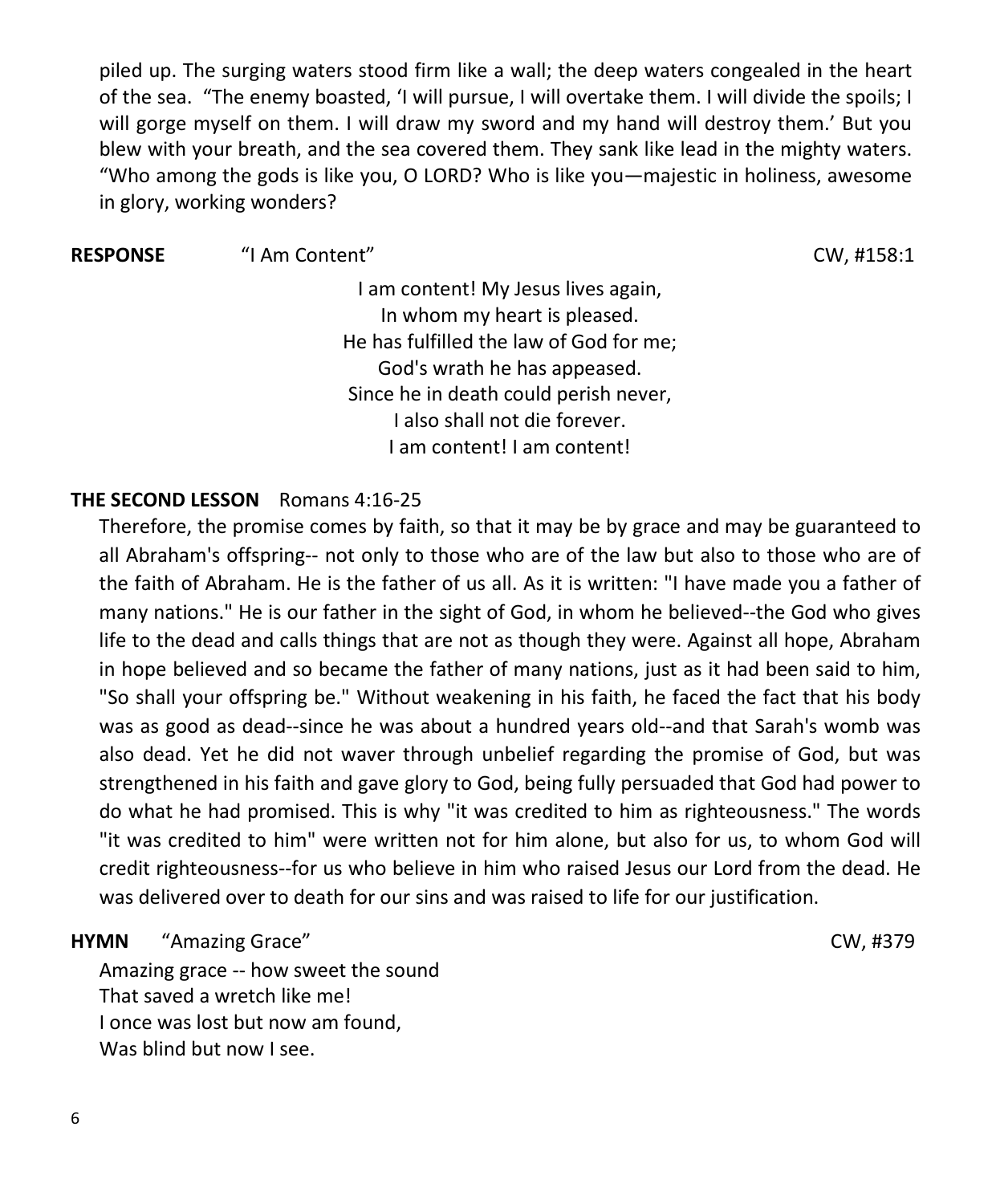The Lord has promised good to me; His Word my hope secures. He will my shield and portion be As long as life endures.

Through many dangers, toils, and snares I have already come; 'Tis grace has brought me safe thus far, And grace will lead me home.

When we've been there ten thousand years, Bright shining as the sun, We've no less days to sing God's praise Than when we'd first begun.

#### **THE GOSPEL LESSON** Matthew 28:1-10

*With the women, we have traveled along with Jesus through his Passion and watched as he was laid in the tomb. But the final trip to the tomb doesn't reveal the finality OF death. Rather, it reveals the finality FOR death. What a change! No doubt Peter was confused, wondering what had happened. Do not look for the living among the dead. Death has been swallowed up in victory; Christ has risen just as he said! Death no longer has mastery over us. Easter means that death ends in life!* 

After the Sabbath, at dawn on the first day of the week, Mary Magdalene and the other Mary went to look at the tomb. There was a violent earthquake, for an angel of the Lord came down from heaven and, going to the tomb, rolled back the stone and sat on it. His appearance was like lightning, and his clothes were white as snow. The guards were so afraid of him that they shook and became like dead men. The angel said to the women, "Do not be afraid, for I know that you are looking for Jesus, who was crucified. He is not here; he has risen, just as he said. Come and see the place where he lay. Then go quickly and tell his disciples: 'He has risen from the dead and is going ahead of you into Galilee. There you will see him.' Now I have told you." So the women hurried away from the tomb, afraid yet filled with joy, and ran to tell his disciples. Suddenly Jesus met them. "Greetings," he said. They came to him, clasped his feet and worshiped him. Then Jesus said to them, "Do not be afraid. Go and tell my brothers to go to Galilee; there they will see me."

#### **THE SERMON HYMN** "This Joyful Eastertide" CW, #160:2-3

- *(please remain standing for the hymn)*
- **Pastor:** Death's flood has lost its chill Since Jesus crossed the river; Lover of souls, from ill My passing soul deliver.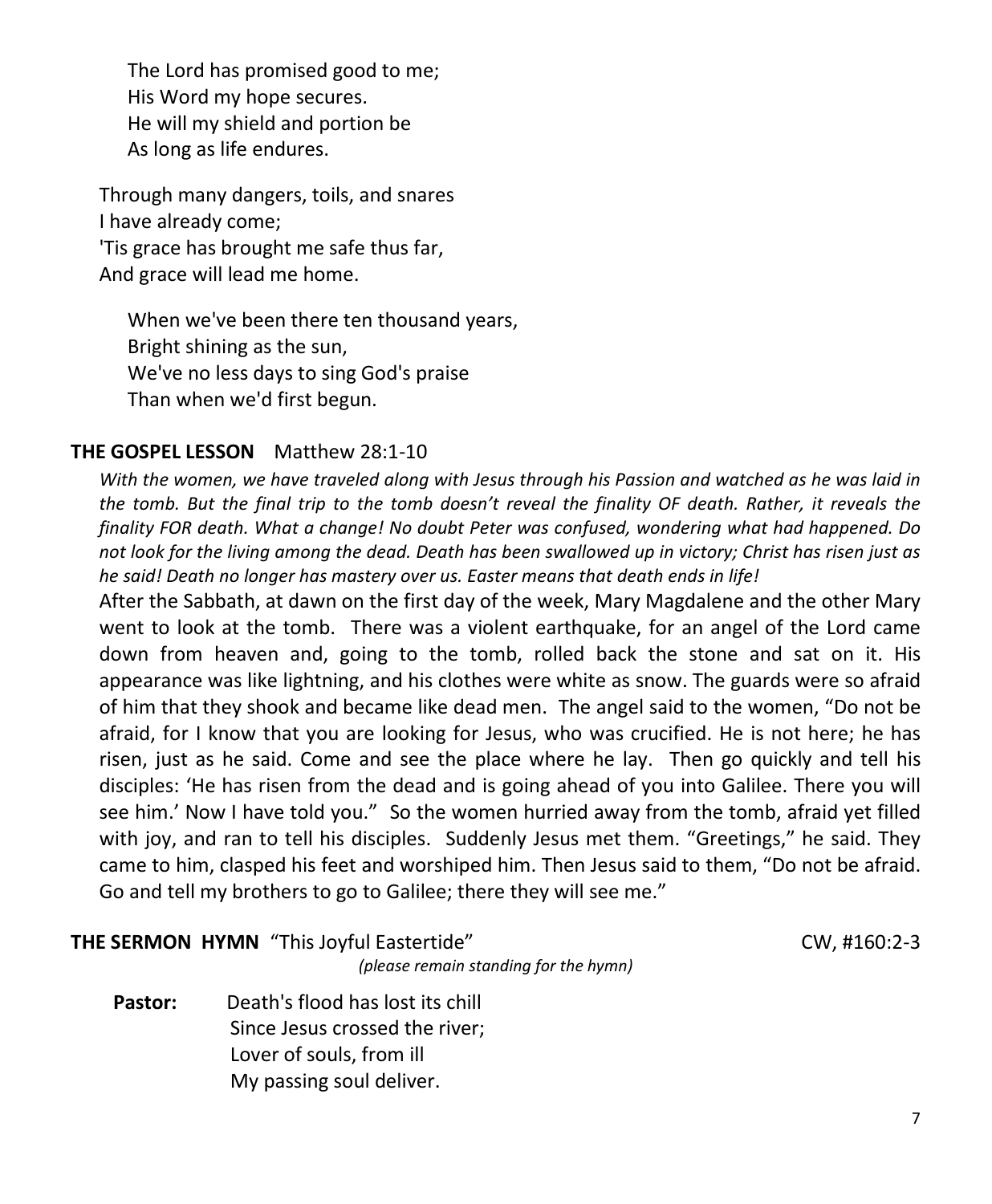- **Men:** *Refrain:* Had Christ, who once was slain, Not burst his three-day prison, Our faith had been in vain: But now is Christ arisen, arisen, arisen; But now is Christ arisen!
	- **Women:** My flesh in hope shall rest And for a season slumber Till trump from east to west Shall wake the dead in number.
- **All:** *Refrain:* Had Christ, who once was slain, Not burst his three-day prison, Our faith had been in vain: But now is Christ arisen, arisen, arisen; But now is Christ arisen!

**THE SERMON** Romans 4:25 **"GOD DECLARES IN OUR FAVOR"**

#### **THE CREED** Second Article, Luther's Catechism

I believe that Jesus Christ, true God, begotten of the Father from eternity, and also true man, born of the virgin Mary, is my Lord.

He has redeemed me, a lost and condemned creature, purchased and won me from all sins, from death and from the power of the devil, not with gold or silver, but with his holy, precious blood and with his innocent suffering and death.

All this he did that I should be his own, and live under him in his kingdom, and serve him in everlasting righteousness, innocence and blessedness, just as he has risen from death and lives and rules eternally. This is most certainly true.

#### **OFFERINGS**

*While the offerings are being collected, members and guests are asked to sign the red "Friendship Register". Look at the names in the book as it is passed along the pew and then please pass it back to the main aisle, taking time to look at the names of the people who are sitting in your pew.*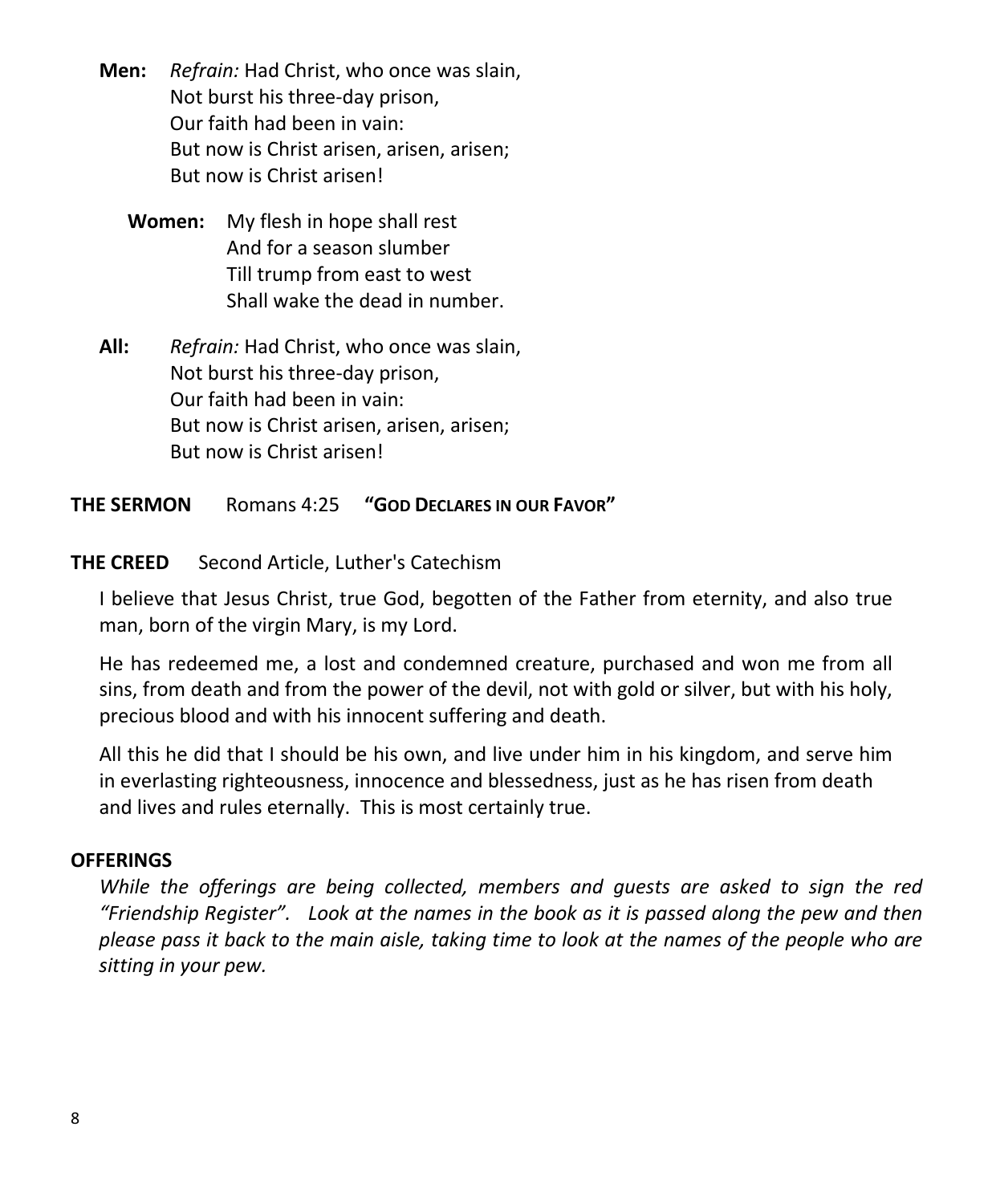**THE OFFERTORY** "I Am Content" CW, #158:2-3 I am content! My Jesus is my head; His member I will be. He bowed his head when on the cross he died With cries of agony. Now death is brought into subjection For me, too, by his resurrection. I am content! I am content!

I am content! My Jesus is my Light, My radiant sun of grace. His cheering rays beam blessings forth for all: Sweet comfort, hope, and peace. This Easter sun has brought salvation And everlasting exultation. I am content! I am content!

#### **THE PRAYERS & THE LORD'S PRAYER**

**Our Father, who art in heaven, hallowed be thy name, thy kingdom come, thy will be done on earth as it is in heaven. Give us this day our daily bread; and forgive us our trespasses, as we forgive those who trespass against us; and lead us not into temptation, but deliver us from evil. For thine is the kingdom and the power and the glory forever and ever. Amen**

#### **THE BENEDICTION**

**THE CLOSING HYMN** "Christ Jesus Lay in Death's Strong Bands" CWS, #720

Christ Jesus lay in death's strong bands

For our offenses given;

But now at God's right hand he stands

And brings us life from heaven.

Therefore let us joyful be

And sing to God right thankfully

Loud songs of Alleluia! Alleluia!

It was a strange and dreadful strife When life and death contended. The victory remained with life; The reign of death was ended. Holy Scripture plainly says That death is swallowed up by death, Its sting is lost forever. Alleluia! Alleluia!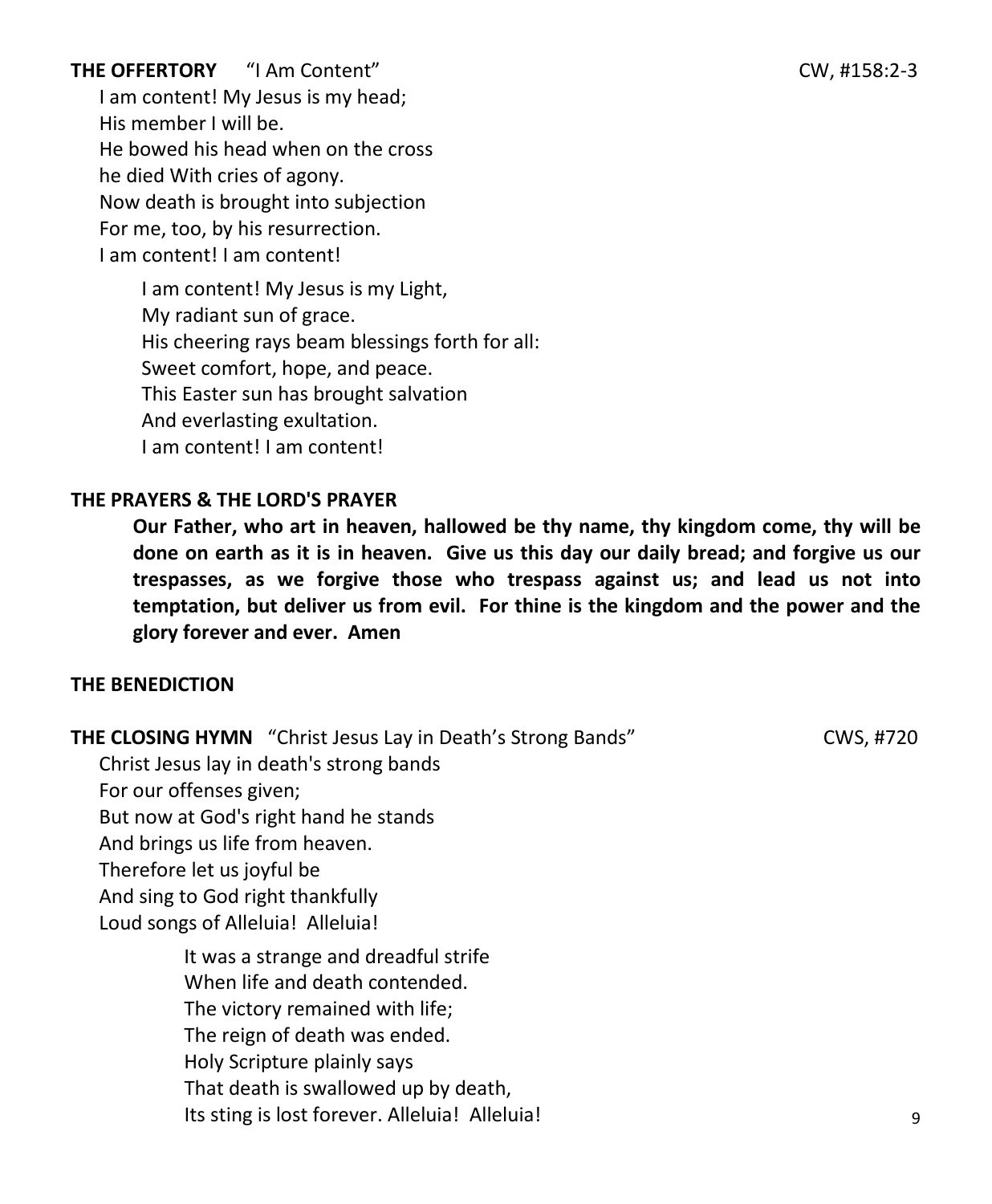Here the true Paschal Lamb we see, Whom God so freely gave us; He died on the accursed tree-- So strong his love--to save us. See, his blood now marks our door; Faith points to it; death passes o'er, And Satan cannot harm us. Alleluia! Alleluia!

> So let us keep the festival To which the Lord invites us; Christ is himself the joy of all, The sun that warms and lights us. Now his grace to us imparts Eternal sunshine to our hearts; The night of sin is ended. Alleluia! Alleluia!



#### **SILENT PRAYER & ANNOUNCEMENTS**

#### **THE POSTLUDE**

**Officiant:** Pastor Mark C. Wagner **Organist:** Jon Hahm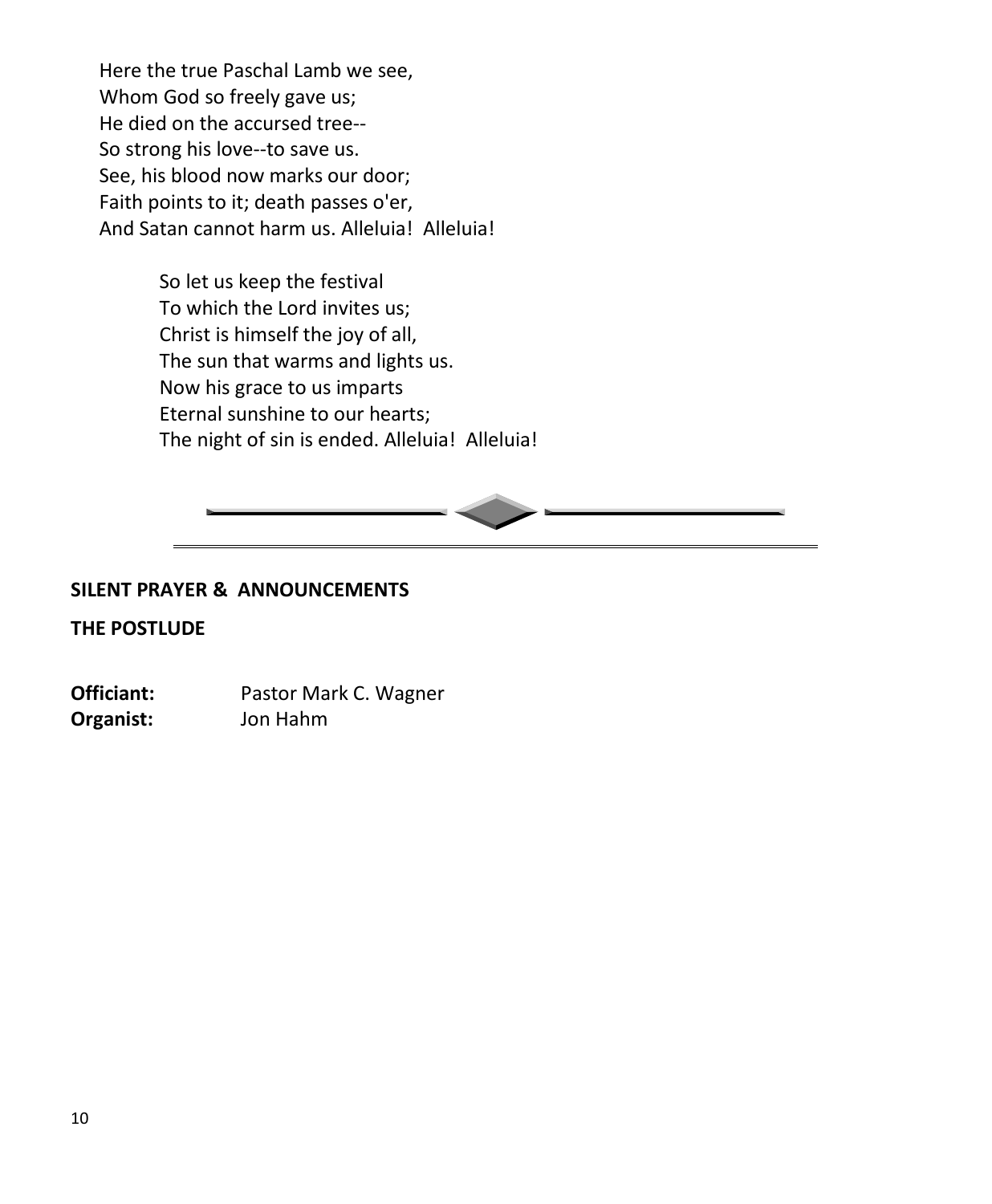#### **Our Savior Ev. Lutheran Sermon Outline Communist Communist Communist Communist Communist Communist Communist Communist Communist Communist Communist Communist Communist Communist Communist Communist Communist Communist Co 04-17-2022 Easter Festival Romans 4:25**

**Intro:** Who do you know has been raised from the dead? Who do you know has raised someone from the dead? Jesus' Resurrection is a big deal because it happened only once, but once was enough to set us free.

### **God Declares in our Favor**

#### **1. Justification comes from the Empty Tomb.**

- 1.1 We don't want to try to justify ourselves because we can't.
- 1.2 We don't want others to declare us innocent if the judge won't say that it's true.
- 1.3 Only one verdict matters what God says about us and to us.

APP: God withdrew sin's legal right against believers so that it could no longer condemn us. By putting an innocent man to death he transferred the debt to him and then… as the resurrection announces, he declared Jesus (and us through his life) free from sin forever.

#### **2. God's Declaration has been Deposited into our Account.**

- 2.1 On the Cross Jesus finished the payment once for all.
- 2.2 Out of the Tomb Jesus brought a declaration of change.
- 2.3 This declaration of not guilty changes our future, forever.

APP: From the courtroom to the bank… we have been credited with righteousness, just like Abraham. From Jesus' account to ours, this is an amazing, satisfying discovery – a priceless deposit has been made.

**Conclusion:** Easter brings more than bunnies and eggs in the spring fresh air, it means freedom from the prison of sin and fear and death. It means we have all the resources we need for a permanent vacation and that's really good news.